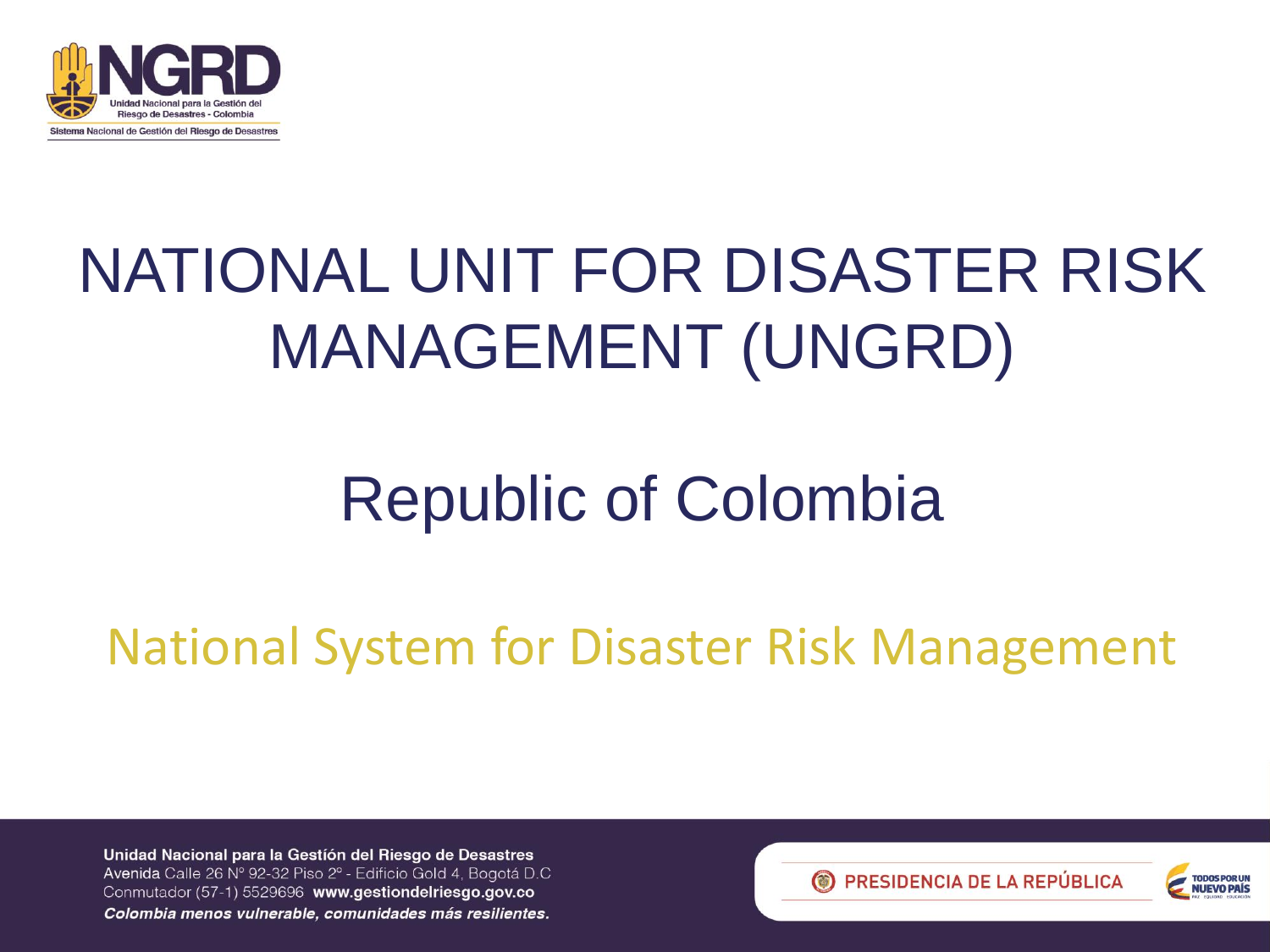

### HISTORICAL BACKGROUND

• *"In the last 30 years, Colombia has been one of the most vulnerable countries to natural disasters in America. A report submitted in September 2008 by the National Planning Department (DNP) reveals that on average 597 disasters occur every year in Colombia, beating Peru (585), Mexico (241) and Argentina (213)."*





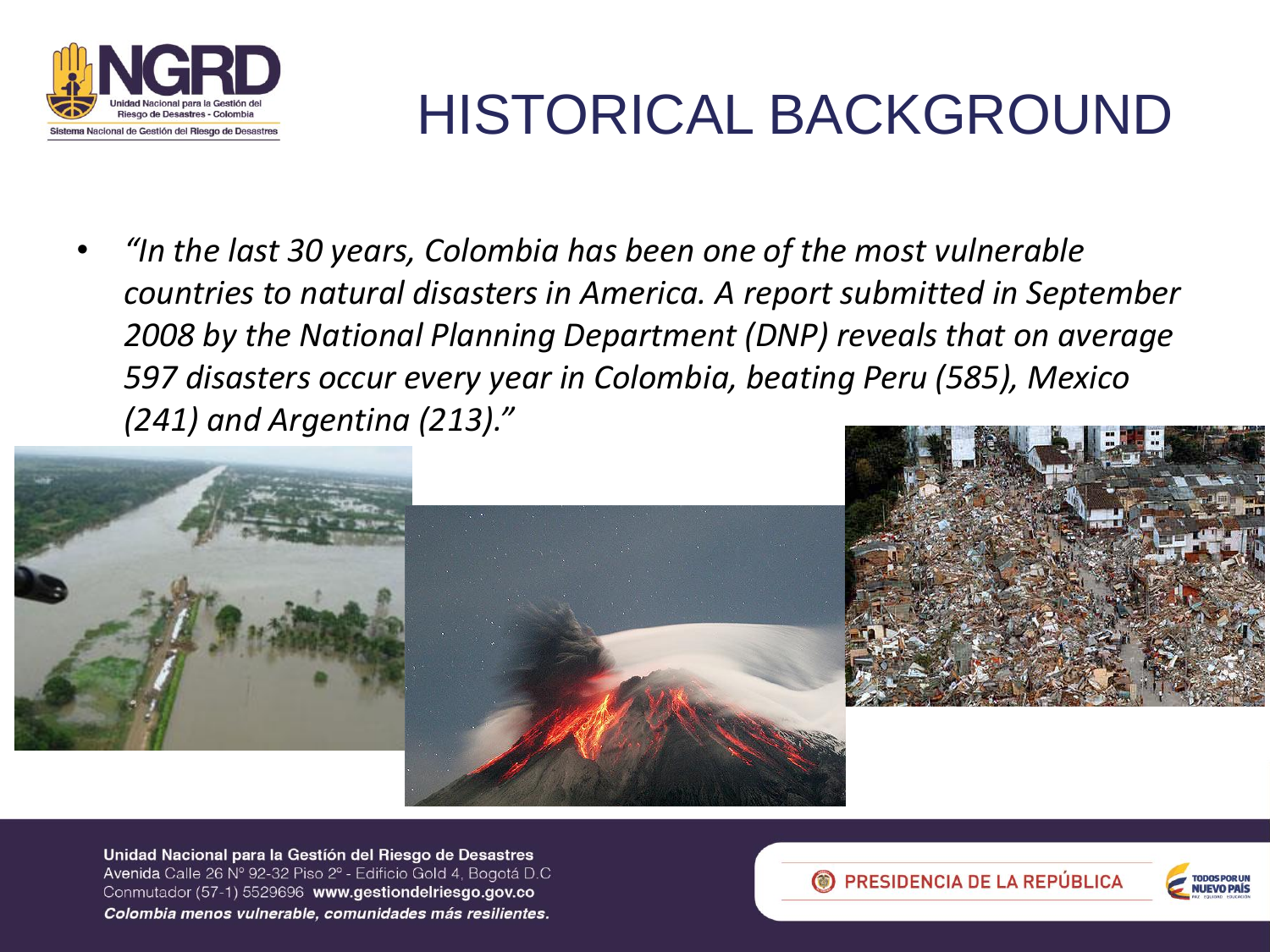

### MAJOR THREATS

- More than 20 risks capable of producing natural disasters were classified ranging from earthquakes to fogs and mists, but the most important are:
- 1. Hydrological: Stormy Swell, tsunamis.
- 2. Meteorological: Floods, hurricanes, cyclones, typhoons, tornadoes, drought, frost, hail, cold waves or heat, snow or winter storms.
- 3. Geophysical: Seismic movements and volcanism, avalanches, landslides, mudslides.

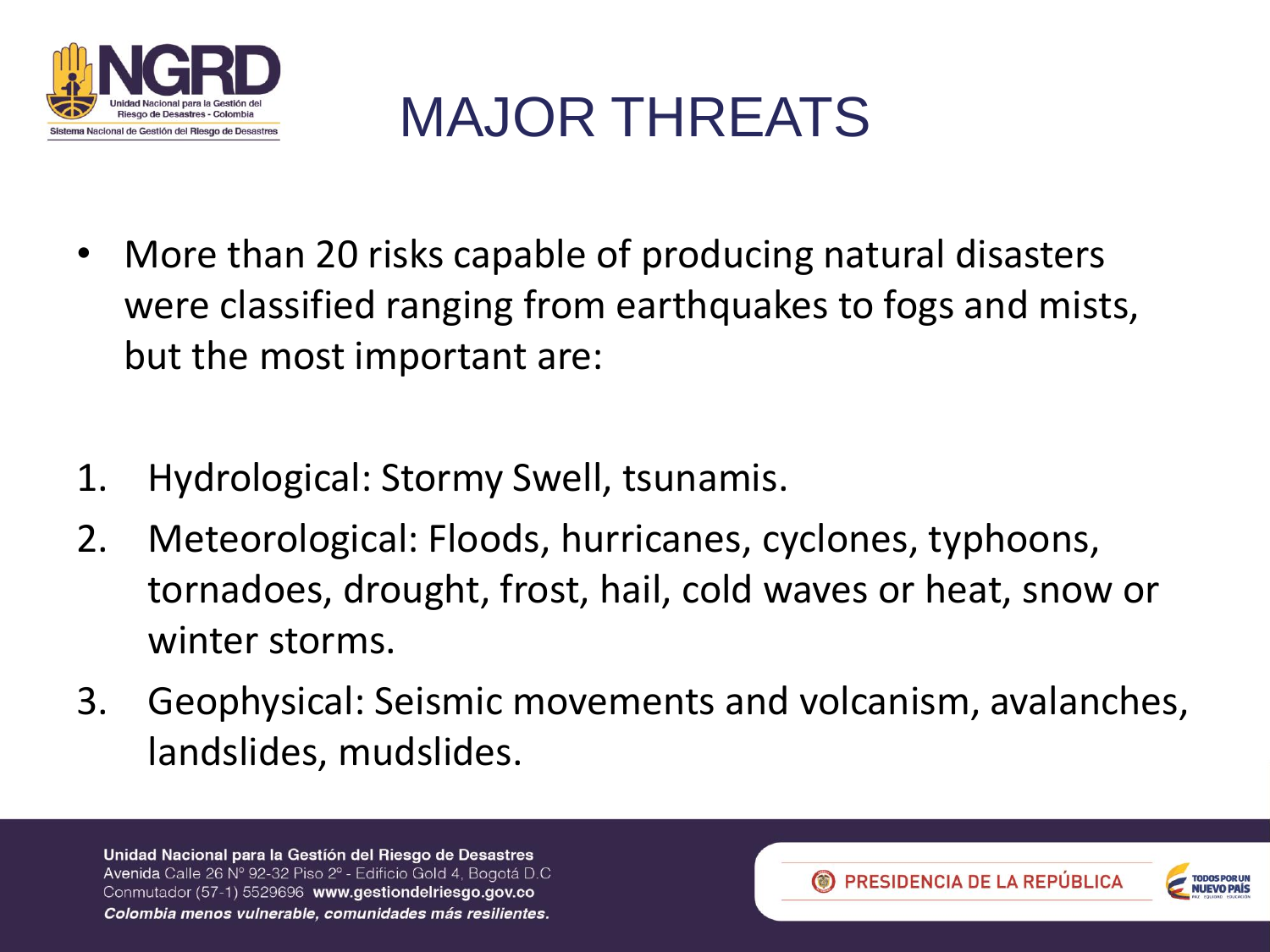

### LEGAL FRAMEWORK

- Act 4147 2011: By which the National Unit for Disaster Risk Management is created and its purpose and structure established.
- Law 1523 2012: By which the National Law of Disaster Risk Management is adopted and the National System for Disaster Risk Management is established.
	- **Example 2 Filter Proper Finds** Finds Prince Cawa Finds Creation of the Disaster Risk Management Law incorporates all existent norms previously defined as Prevention, attention and recovery of disasters, managing of emergencies and reduction of risks.



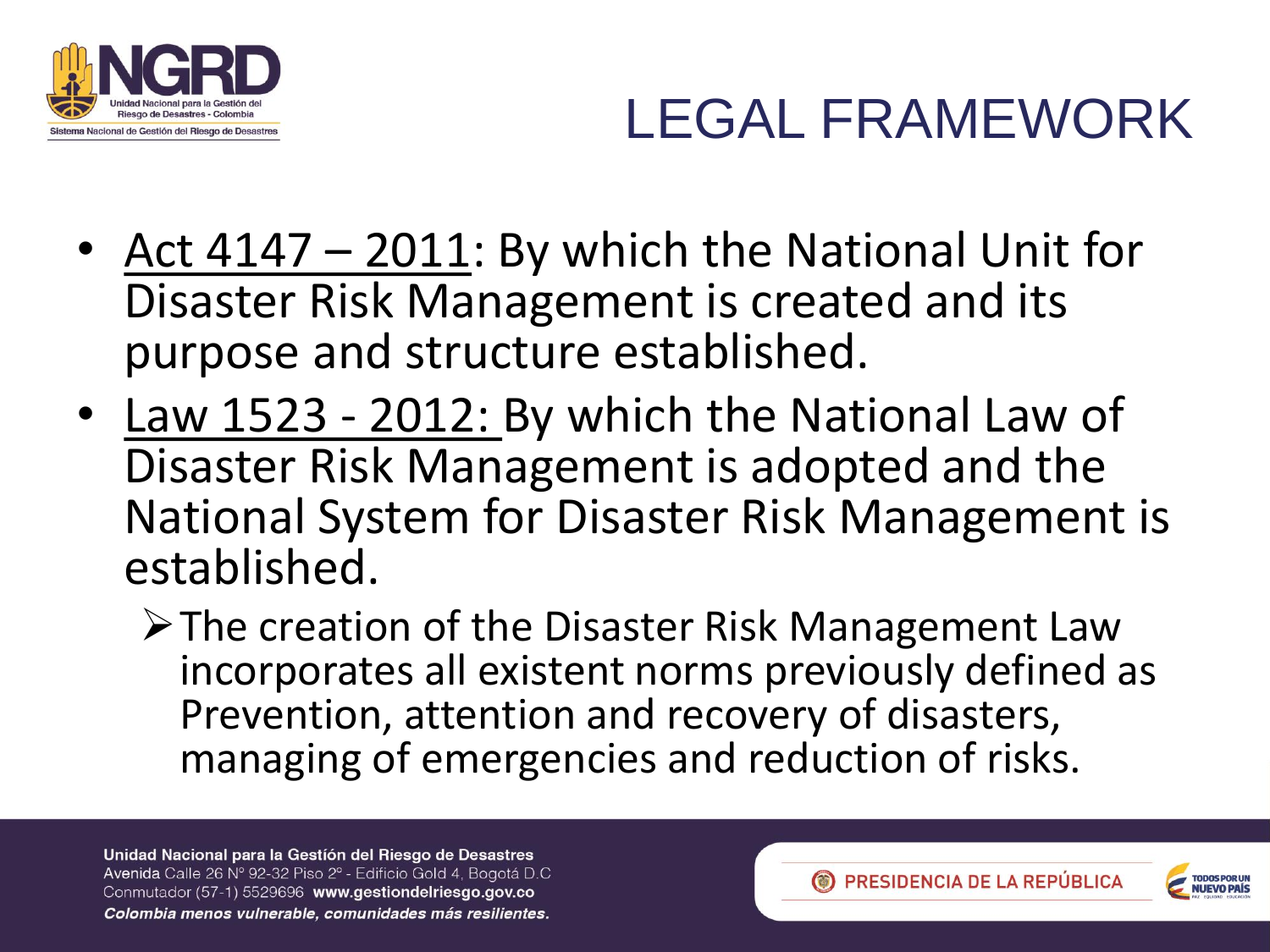

### SNGRD STRUCTURE



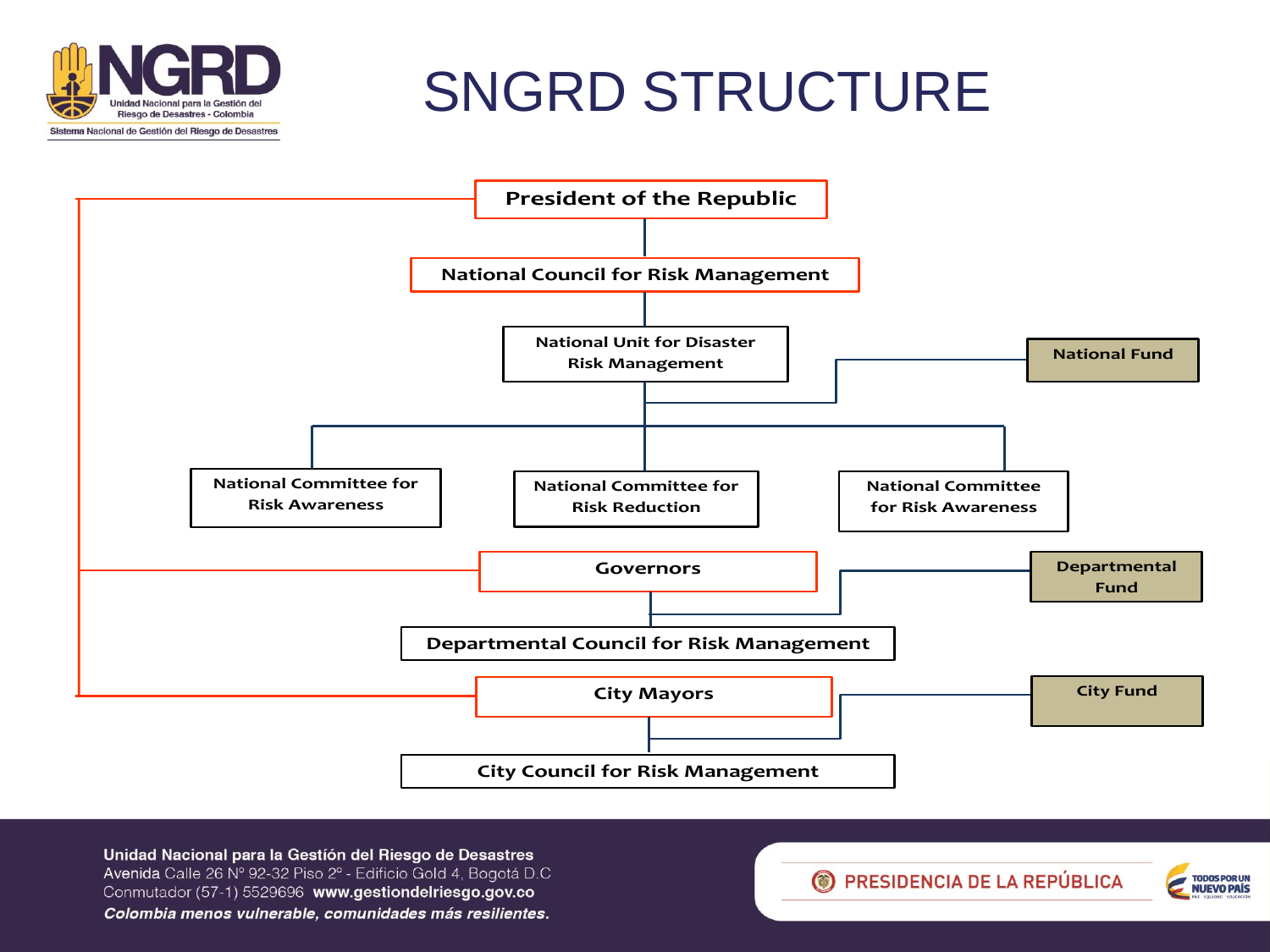

## IRDR COLOMBIA



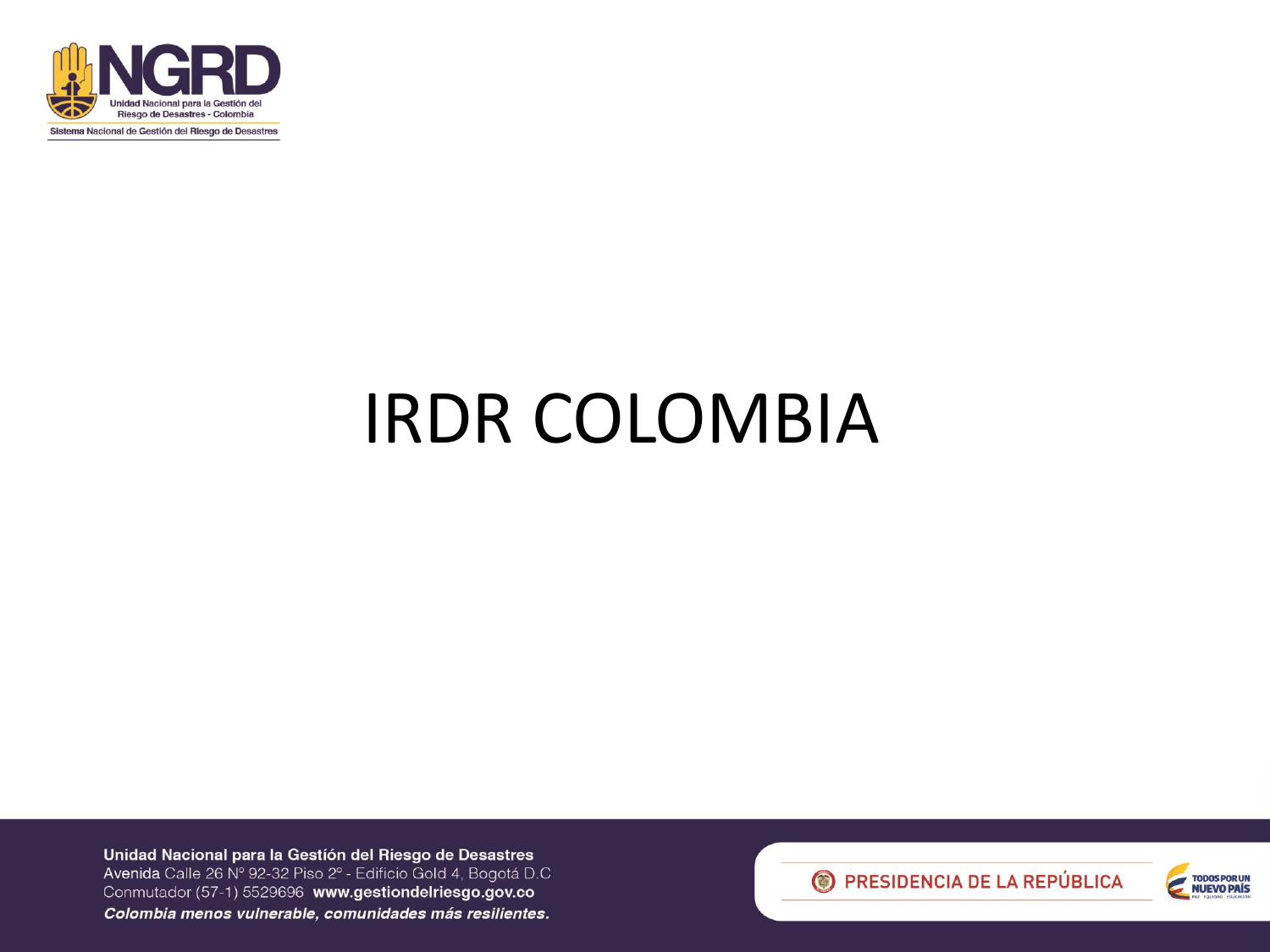

## National Plan For Disaster Risk Management

- **Research** is the basis for decision making process on safe investment and for the incorporation of sustainability criteria in the land planning. It development must be priority of the SNGRD.
- Strengthen instrumentation processes and applied research for **monitoring** of natural phenomena.
- Coordinate work articulated with **universities** and **research centres** at regional level.
- Articulated work between UNGRD and MEN to strengthen **innovation and educational research.**
- Research Development on Risk Management oriented to **knowledge, Reduction and Disaster Management** processes aims to information production, technological development and scientific research.

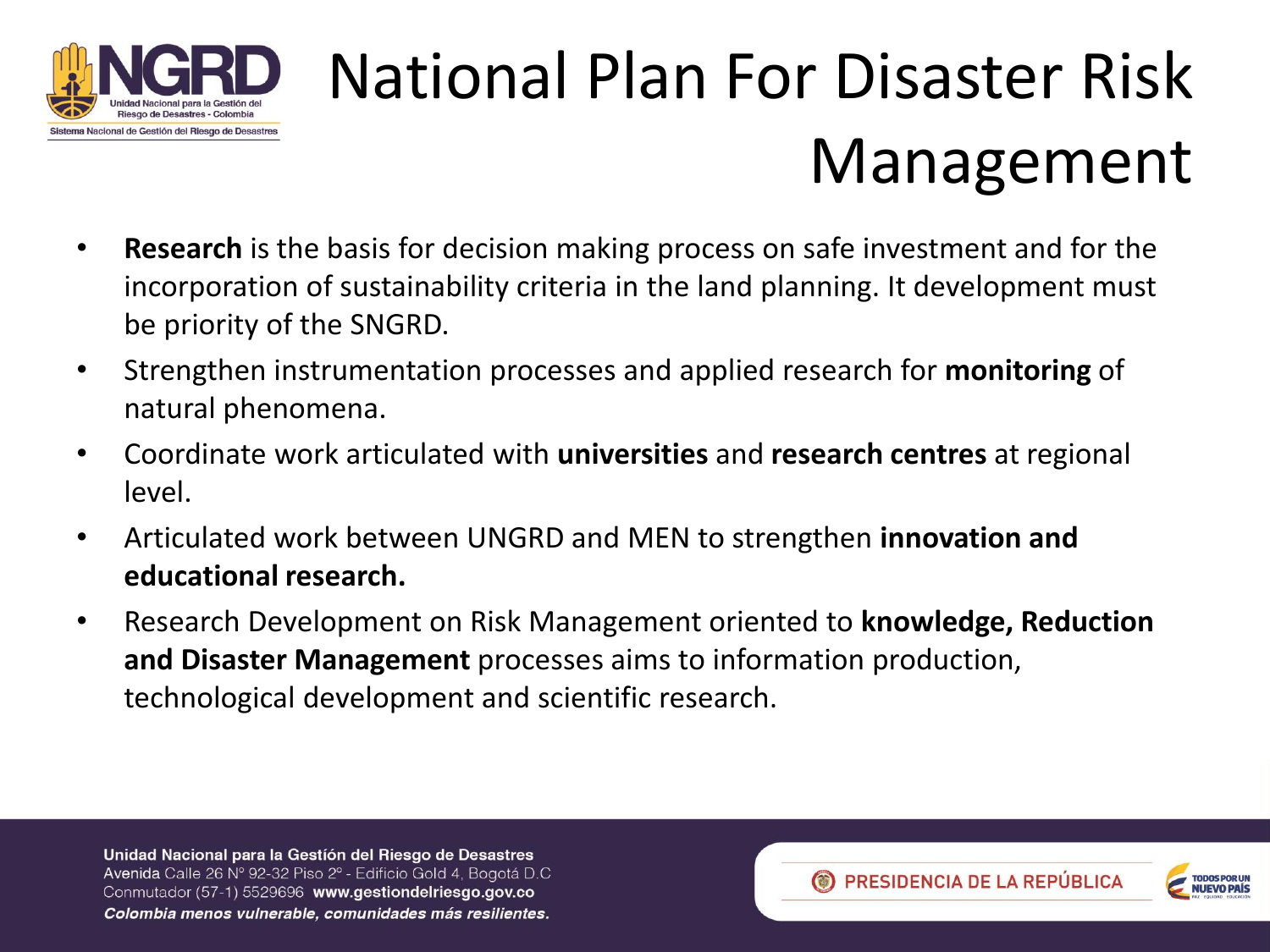

### **National Unit for Disaster Risk Management (UNGRD) Act 4147/2011**

Article No 4: *Functions.*

#### *7. To promote and* **carry out analysis, studies and research on its competences**



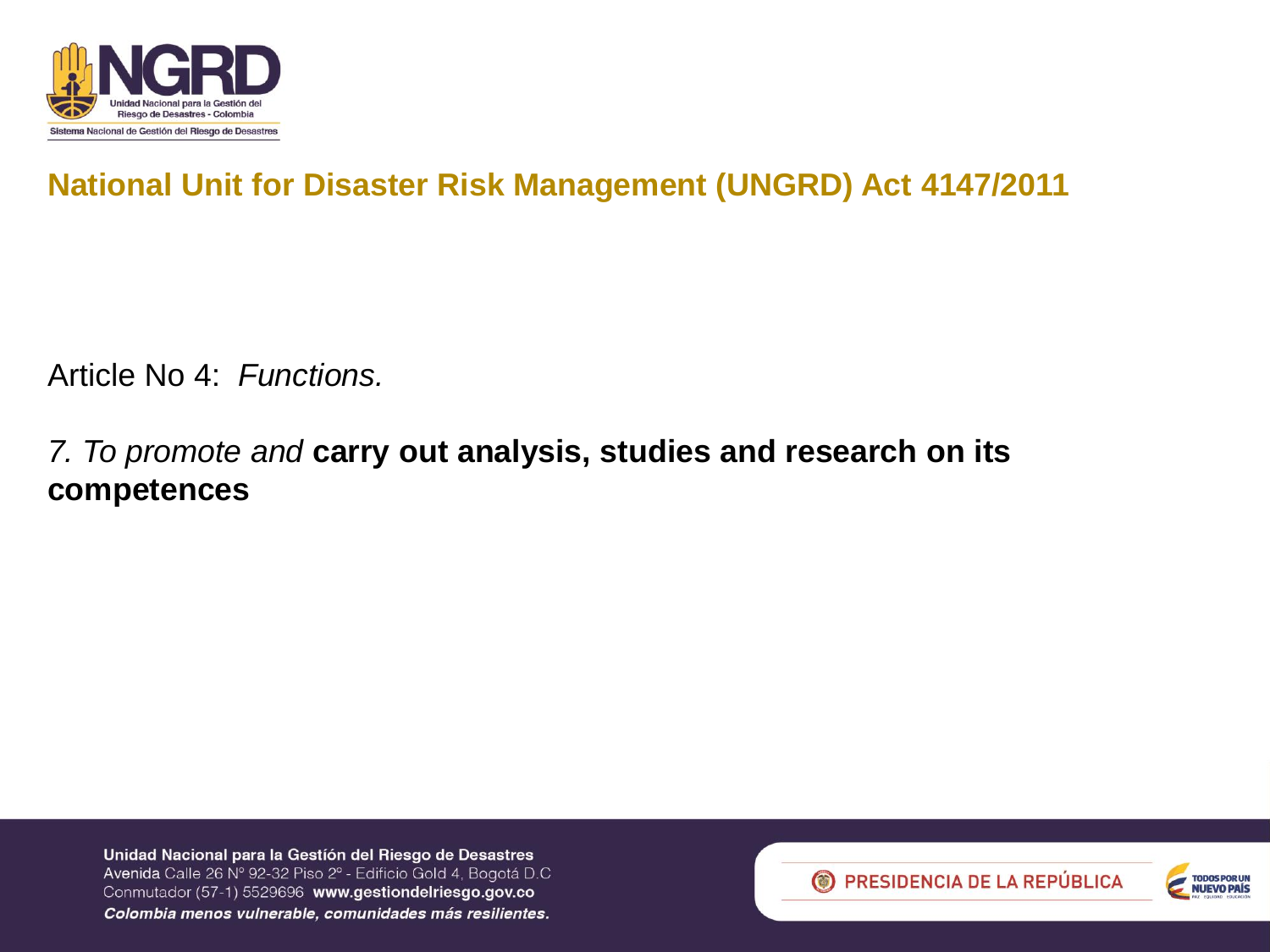

**National Committee for Risk knowledge (Law 1523/2012)**

- Article 21: Functions
- 10. To articulate the SNGRD, SNCT
- 14. Promote the creation of research and formation on Disaster Risk Management.

• Article 26: National Committess will bew alllowed to create temporary and permanent technical commissions.



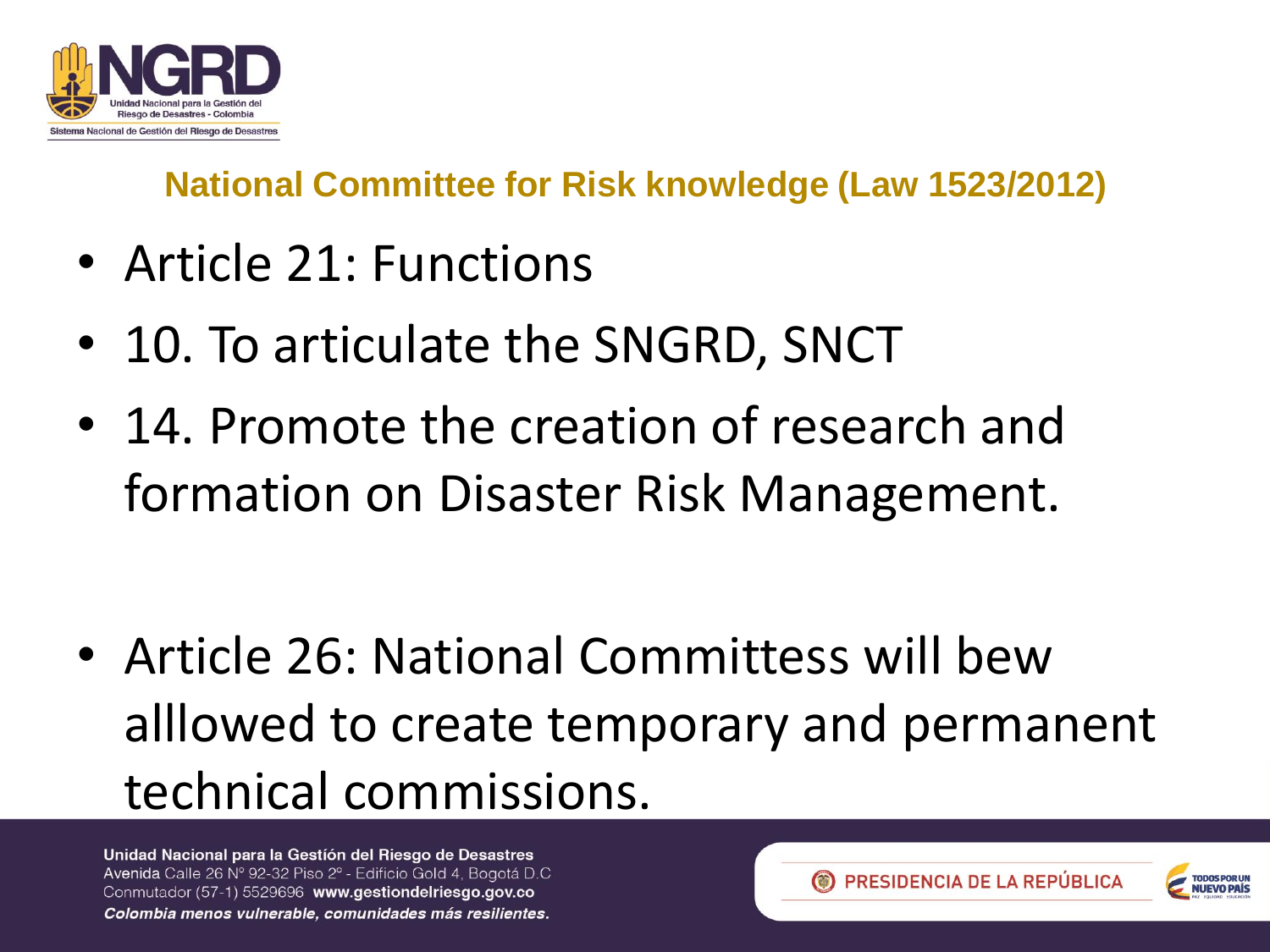

• "Orienting guidelines building and promote research processes in Disaster Risk Management, to increase awareness of risk and research culture in the country, as part of the National System for Disaster Risk Management". (Article 3).



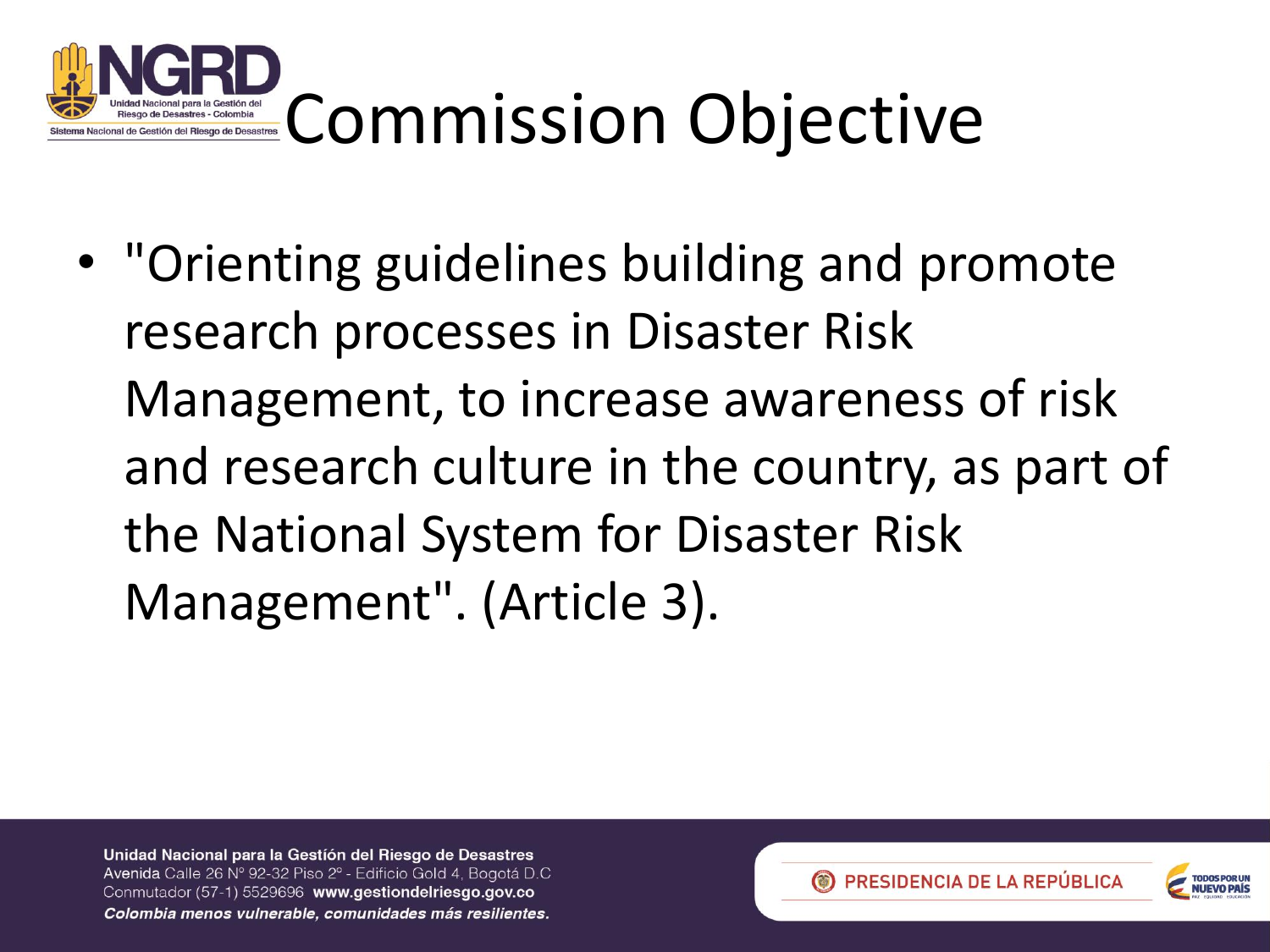

# Functions

- Provide technical support to the National Committee for Risk Knowledge for strengthening the research process in Disaster Risk Management and compliance functions assigned by law 1523 of 2012.
- Build an annual calendar or a tool to guide the actions, strategies and projections made from the Commission.
- Consolidate information related to research projects in Disaster Risk Management of the organizations and institutions that form the SNGRD and which by their nature contribute to the topic.
- Build and maintain the basis of research done and now the country needs online.

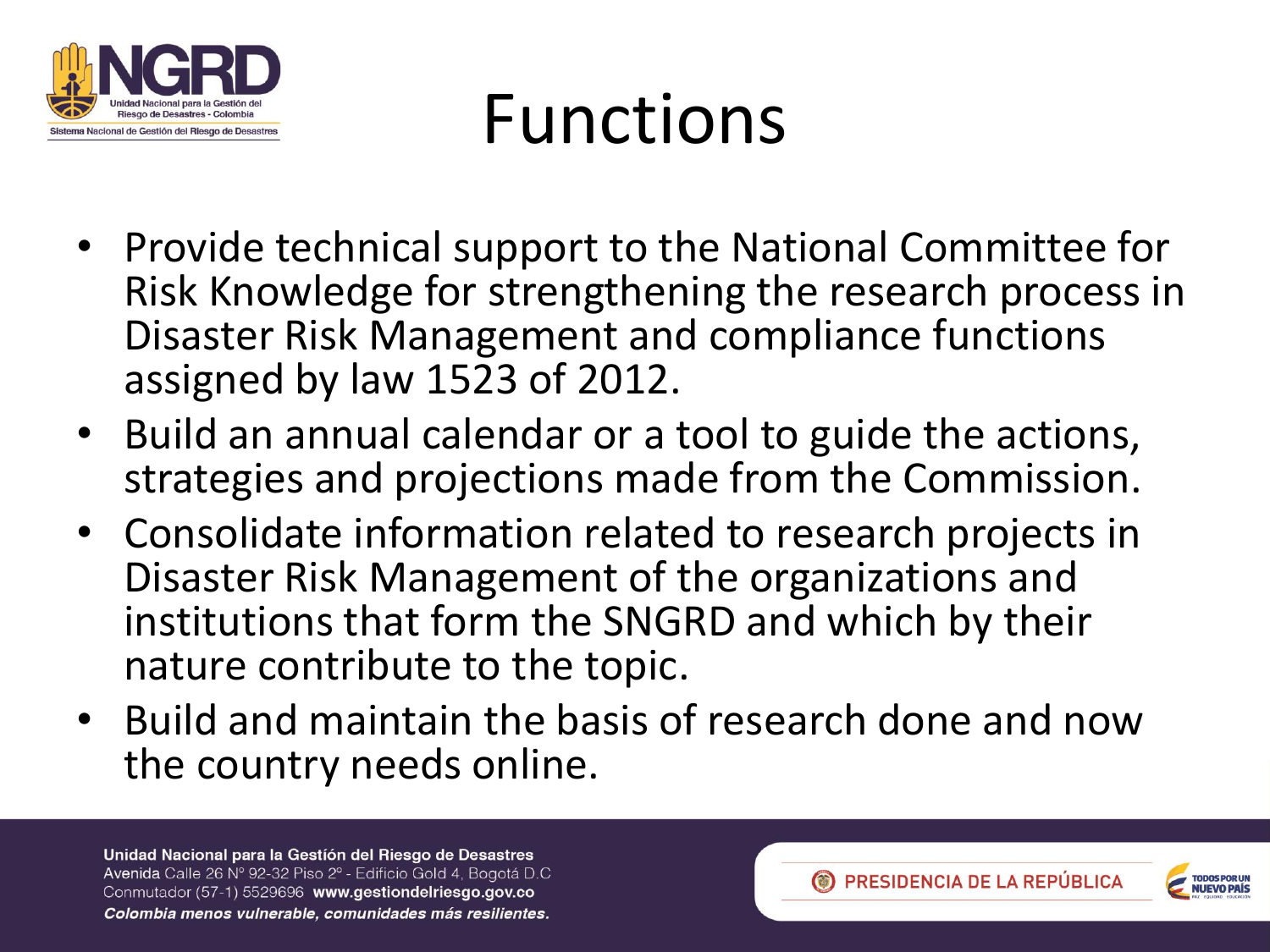

# Functions

- Structure and update guidelines for research in line with the processes and sub-processes of Disaster Risk Management.
- Promoting issues and research projects in Disaster Risk Management.
- Define a strategy for interagency, intersectoral and academic articulation of the issues related to research on Disaster Risk Management.
- Ensure development and propose adjustments to the National Plan for Disaster Risk Management, as part of research.
- Encourage disclosure of all aspects of research in disaster risk management.



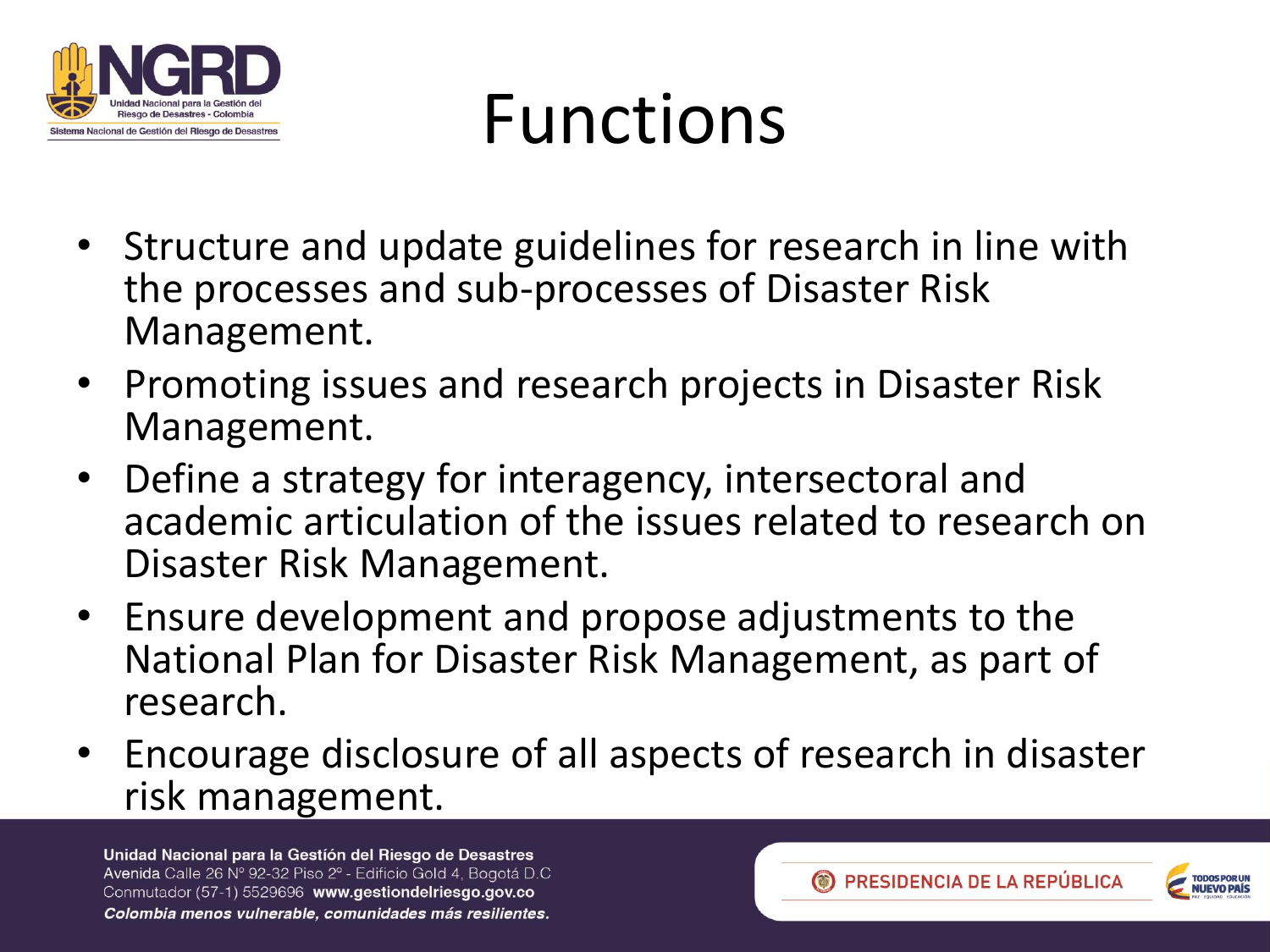

## Initiatives

- Complimentary programs due to specific enphasis (Natural Disasters) in the different countries
- Integrated methodology
- World Data